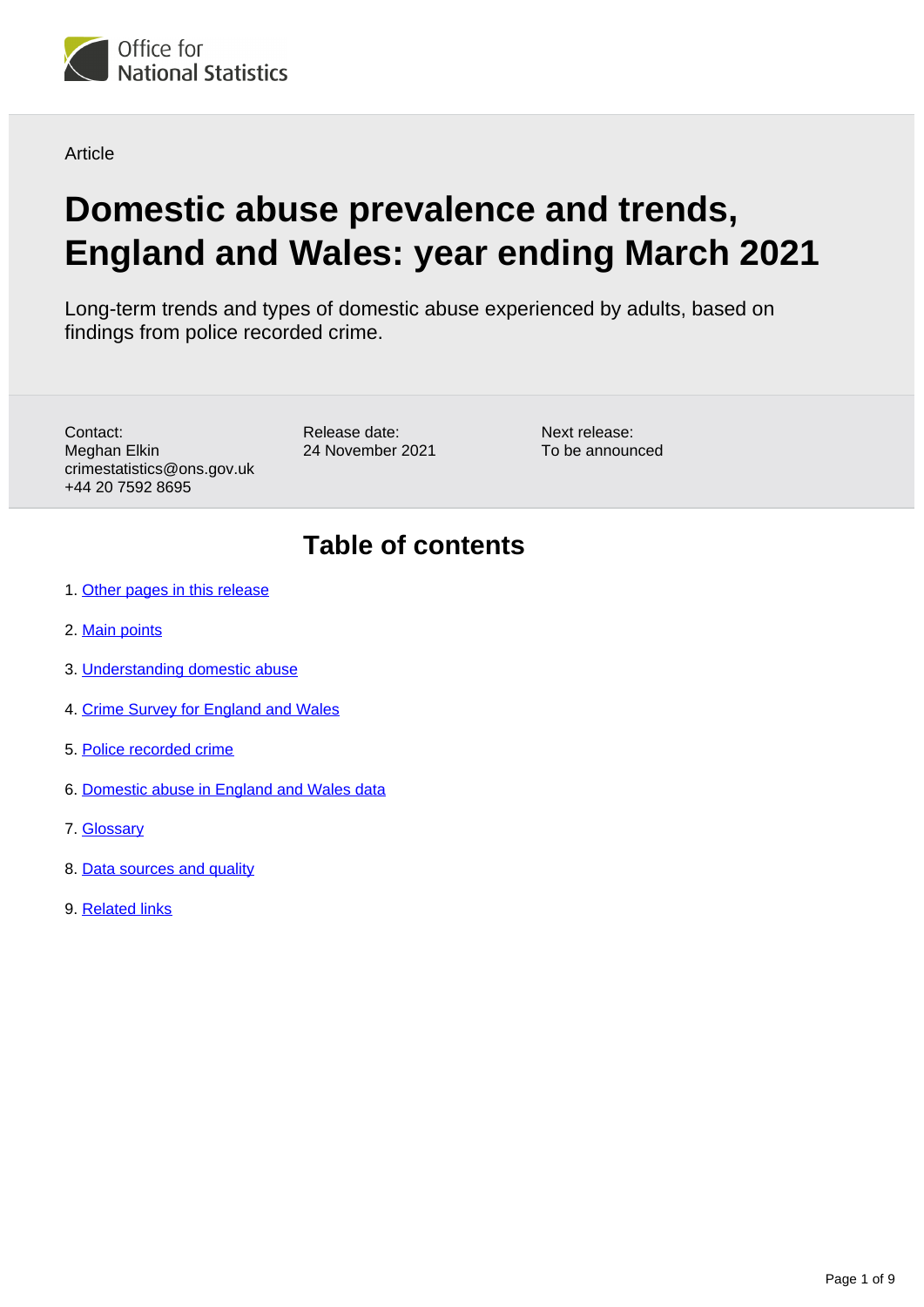## <span id="page-1-0"></span>**1 . Other pages in this release**

- [Domestic abuse in England and Wales overview: November 2021](https://www.ons.gov.uk/peoplepopulationandcommunity/crimeandjustice/bulletins/domesticabuseinenglandandwalesoverview/november2021)
- [Domestic abuse victim characteristics, England and Wales: year ending March 2021](https://www.ons.gov.uk/peoplepopulationandcommunity/crimeandjustice/articles/domesticabusevictimcharacteristicsenglandandwales/yearendingmarch2021)
- [Domestic abuse and the criminal justice system, England and Wales: November 2021](https://www.ons.gov.uk/peoplepopulationandcommunity/crimeandjustice/articles/domesticabuseandthecriminaljusticesystemenglandandwales/november2021)
- [Domestic abuse victim services, England and Wales: November 2021](https://www.ons.gov.uk/peoplepopulationandcommunity/crimeandjustice/articles/domesticabusevictimservicesenglandandwales/november2021)
- [Redevelopment of domestic abuse statistics: research update November 2021](https://www.ons.gov.uk/peoplepopulationandcommunity/crimeandjustice/articles/redevelopmentofdomesticabusestatistics/researchupdatenovember2021)

## <span id="page-1-1"></span>**2 . Main points**

- The police recorded a total of 1,459,663 domestic abuse-related incidents and crimes in England and Wales in the year ending March 2021.
- Of these, 845,734 were recorded as domestic abuse-related crimes, an increase of 6% from the previous year, representing 18% of all offences recorded by the police in the year ending March 2021.
- Estimates from our most recent Crime Survey for England and Wales year ending March 2020 show 5.5% of adults aged 16 to 74 years (2.3 million) experienced domestic abuse in the 12 months prior.

Analysis presented in this article should be treated with caution as it is based on police recorded crime data, which do not provide a measure of domestic abuse prevalence. Police recorded crime figures have shown increases in domestic abuse-related incidents and crimes, which may reflect improved recording by the police.

## <span id="page-1-2"></span>**3 . Understanding domestic abuse**

Domestic abuse is often a hidden crime that is not reported to the police. Therefore, data held by the police can only provide a partial picture of the actual level of domestic abuse experienced. Many cases will not enter the criminal justice process as they are not reported to the police.

In previous years, estimates including when a victim does not report abuse to the police or to other domestic abuse services, are produced from the Crime Survey for England and Wales (CSEW). However, the face-to-face CSEW was suspended on 17 March 2020 because of the coronavirus (COVID-19) pandemic and replaced with the Telephone-operated Crime Survey for England and Wales (TCSEW). The TCSEW was specifically designed to continue measuring crime during this period. Concerns around confidentiality and respondent safeguarding led to domestic abuse questions being excluded from the survey. As a result, CSEW estimates of domestic abuse for the year ending March 2021 are not available in this release.

Domestic abuse-related crimes continued to be recorded by police throughout the coronavirus pandemic. Police recorded crime data, in isolation, do not provide a measure of prevalence to understand the true extent of domestic abuse. Therefore, figures presented in this release should be interpreted with caution.

In this release, we only analyse data for the year ending March 2021 from the police. Our most recent prevalence estimates from the CSEW can be found in the **Domestic abuse prevalence and trends**, year ending March 2020 article.

The Home Office collects data on the number of domestic abuse-related incidents and crimes recorded by the police.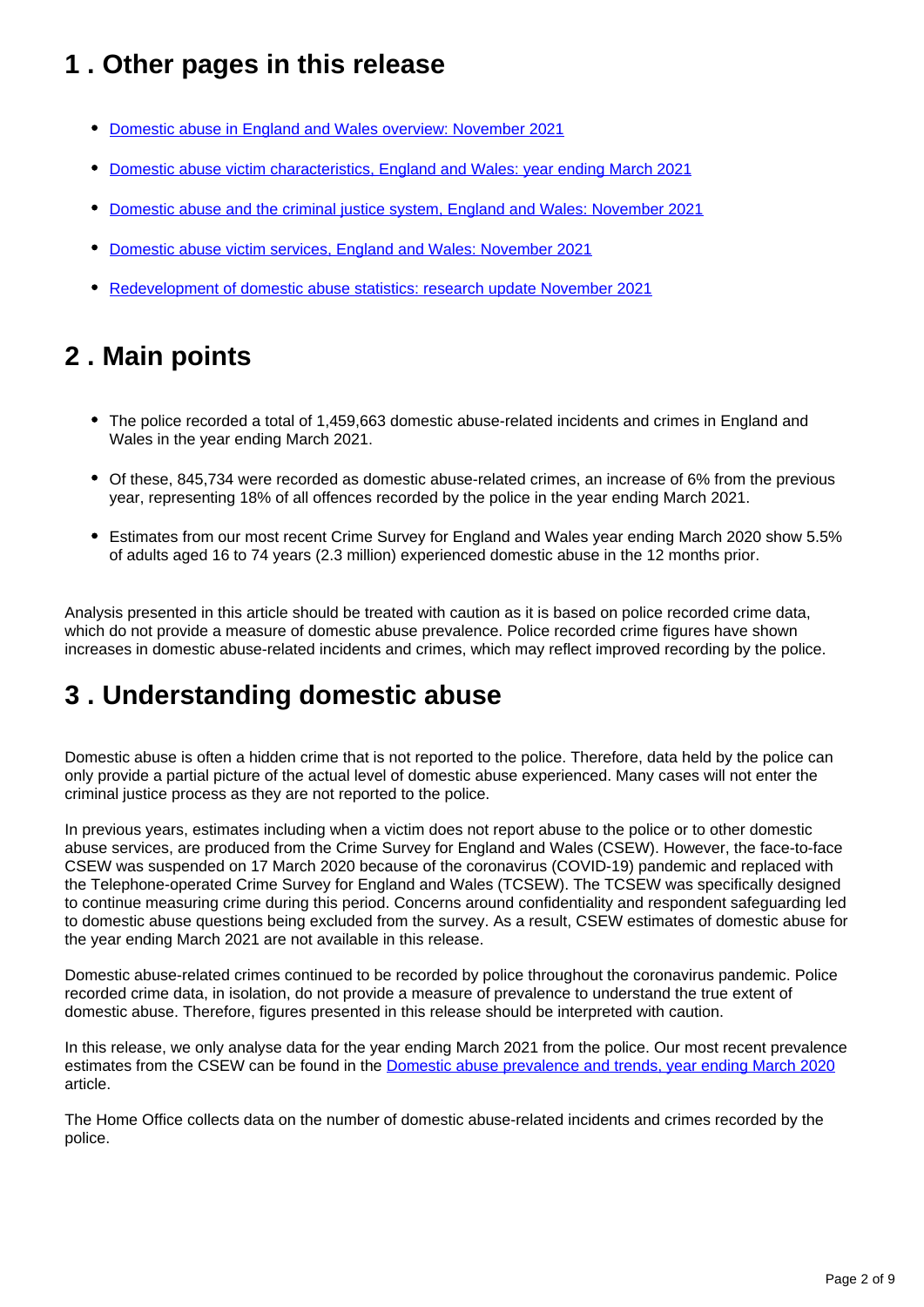## <span id="page-2-0"></span>**4 . Crime Survey for England and Wales**

The latest available domestic abuse data from the Crime Survey for England and Wales (CSEW) are for the year ending March 2020. These showed that an estimated 2.3 million adults aged 16 to 74 years experienced domestic abuse in the year ending March 2020: a prevalence rate of approximately 5 in 100 adults (Figure 1).

#### **Figure 1: A higher percentage of adults were victims of partner abuse than family abuse**

**Prevalence of domestic abuse in the last year for adults aged 16 to 74 years, by perpetrator-relationship, England and Wales, year ending March 2020**

### Figure 1: A higher percentage of adults were victims of partner abuse than family abuse

Prevalence of domestic abuse in the last year for adults aged 16 to 74 years, by perpetratorrelationship, England and Wales, year ending March 2020



Percentage of adults aged 16 to 74 years who were victims once or more

#### **Source: Office for National Statistics - Crime Survey for England and Wales**

#### **Notes:**

- 1. Partner abuse refers to abuse carried out by a partner or ex-partner.
- 2. Some victims may have experienced both partner and family abuse in the last year.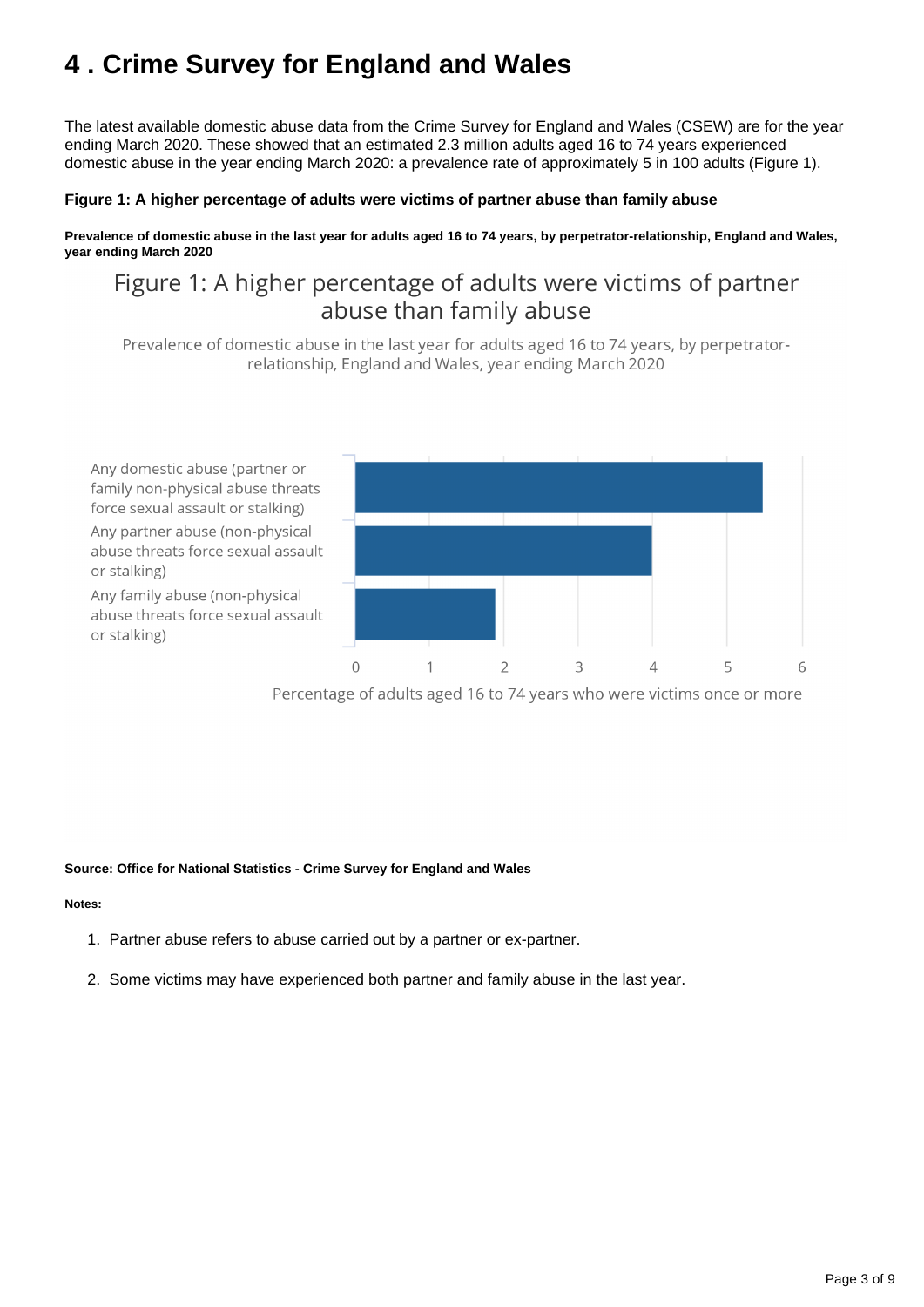## <span id="page-3-0"></span>**5 . Police recorded crime**

The police recorded a total of 1,459,663 domestic abuse-related incidents and crimes<sup>1</sup> in England and Wales in the year ending March 2021. This was an increase of 79,407 from the previous year<sup>2</sup>.

Of the total number of domestic abuse-related incidents and crimes, 613,929 (42%) were incidents not subsequently recorded as a crime<sup>3</sup>. The remaining 845,734 (58%) were recorded as domestic abuse-related crimes. This was a 6% increase from the previous year and represents 18% of all offences recorded by the police.

Some of this increase may be, in part, driven by general police improvements in offence-recording practices, as well as an increase in domestic abuse-related incidents coming to the attention of the police. The increase could also indicate an increased willingness and confidence of victims to come forward to report domestic abuse.

All offence types apart from "other offence types" saw an increase compared with the numbers published in the [year ending March 2020](https://www.ons.gov.uk/peoplepopulationandcommunity/crimeandjustice/articles/domesticabuseprevalenceandtrendsenglandandwales/yearendingmarch2020). Violence against the person had the highest proportion of offences identified as domestic abuse-related at 38% (Figure 2). This was a 7% increase in the number of domestic abuse-related offences compared with the previous year.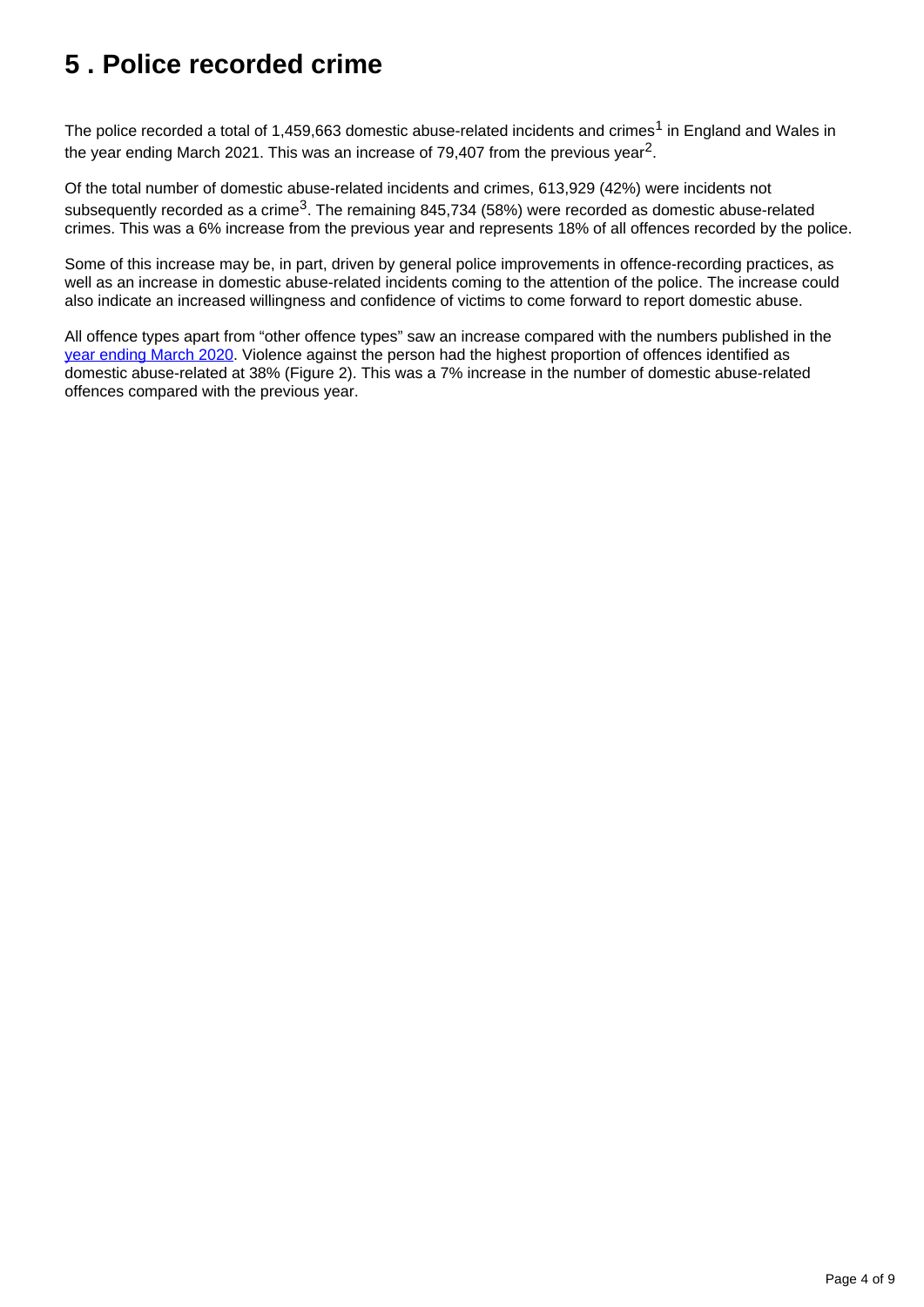**Proportion of offences recorded by the police that were identified as domestic abuse-related, by selected offence groups, England and Wales, year ending March 2021**

### Figure 2: Over a third of violence against the person offences were identified as domestic abuse-related

Proportion of offences recorded by the police that were identified as domestic abuse-related, by selected offence groups, England and Wales, year ending March 2021



#### **Source: Home Office - Police recorded crime**

#### **Notes:**

- 1. Police recorded crime data are not designated as National Statistics.
- 2. Domestic abuse-related offences are defined as any incidence of threatening behaviour, violence or abuse (psychological, physical, sexual, financial or emotional) between adults, aged 16 years and over, who are or have been intimate partners or family members, regardless of gender or sexuality.

The police recorded 215,173 domestic abuse-related stalking and harassment offences in the year ending March 2021, accounting for a quarter of all domestic abuse-related crimes. Of these, similar proportions of offences were identified as being domestic abuse-related within the stalking subgroup category (39%) and the malicious communication's subgroup category (37%; Figure 3).

Following a change to the [Home Office Counting rules \(PDF, 1.02MB\)](https://assets.publishing.service.gov.uk/government/uploads/system/uploads/attachment_data/file/992833/count-general-jun-2021.pdf) in April 2020, offences within the stalking sub-group category increased. The change means cases where a course of conduct is reported between a victim and their former partner must be recorded as "stalking" unless the police are satisfied that the matter amounts to harassment in law only. Therefore, data for year ending March 2021 are not comparable with previous years.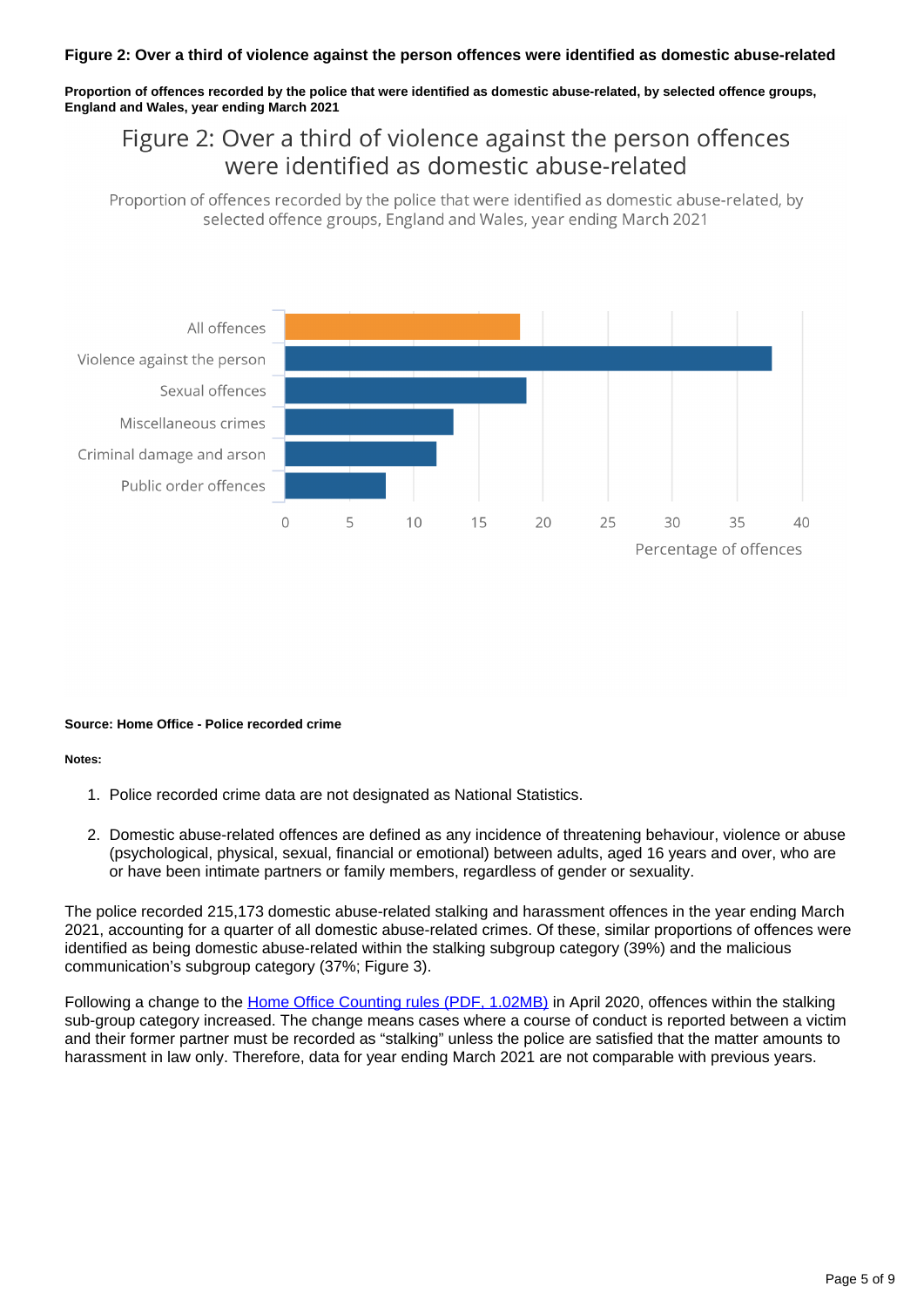#### **Figure 3: Stalking and malicious communications were the sub-group categories with the highest number of domestic abuse-related offences**

**Number of domestic abuse-related stalking and harassment offences recorded by the police, by offence, England and Wales, year ending March 2021**

### Figure 3: Stalking and malicious communications were the subgroup categories with the highest number of domestic abuserelated offences

Number of domestic abuse-related stalking and harassment offences recorded by the police, by offence, England and Wales, year ending March 2021



#### **Source: Home Office - Police recorded crime**

#### **Notes:**

- 1. Police recorded crime data are not designated as National Statistics.
- 2. Stalking and harassment offences include harassment, malicious communications, racially or religiously aggravated harassment and stalking.
- 3. Stalking and harassment is a sub-group of the Violence Against the Person offence-group.
- 4. From April 2020 a change to the Home Office Counting Rules means all cases where a course of conduct is reported between a victim and their former partner must be recorded as 'stalking' unless the police are satisfied that the matter amounts to harassment in law only.

Over one-third of all stalking and harassment offences recorded by the police in England and Wales were domestic abuse-related in the year ending March 2021 (36%).

#### **Controlling or coercive behaviour**

There were 33,954 offences of coercive control recorded by the police in England and Wales in the year ending March 2021. This is compared with 24,856 in the year ending March 2020 and 17,616 in the year ending March 2019. The rise of coercive control offences over recent years may be attributed to improvements made by the police in recognising incidents of coercive control and using the [new law](https://www.legislation.gov.uk/ukpga/2015/9) accordingly.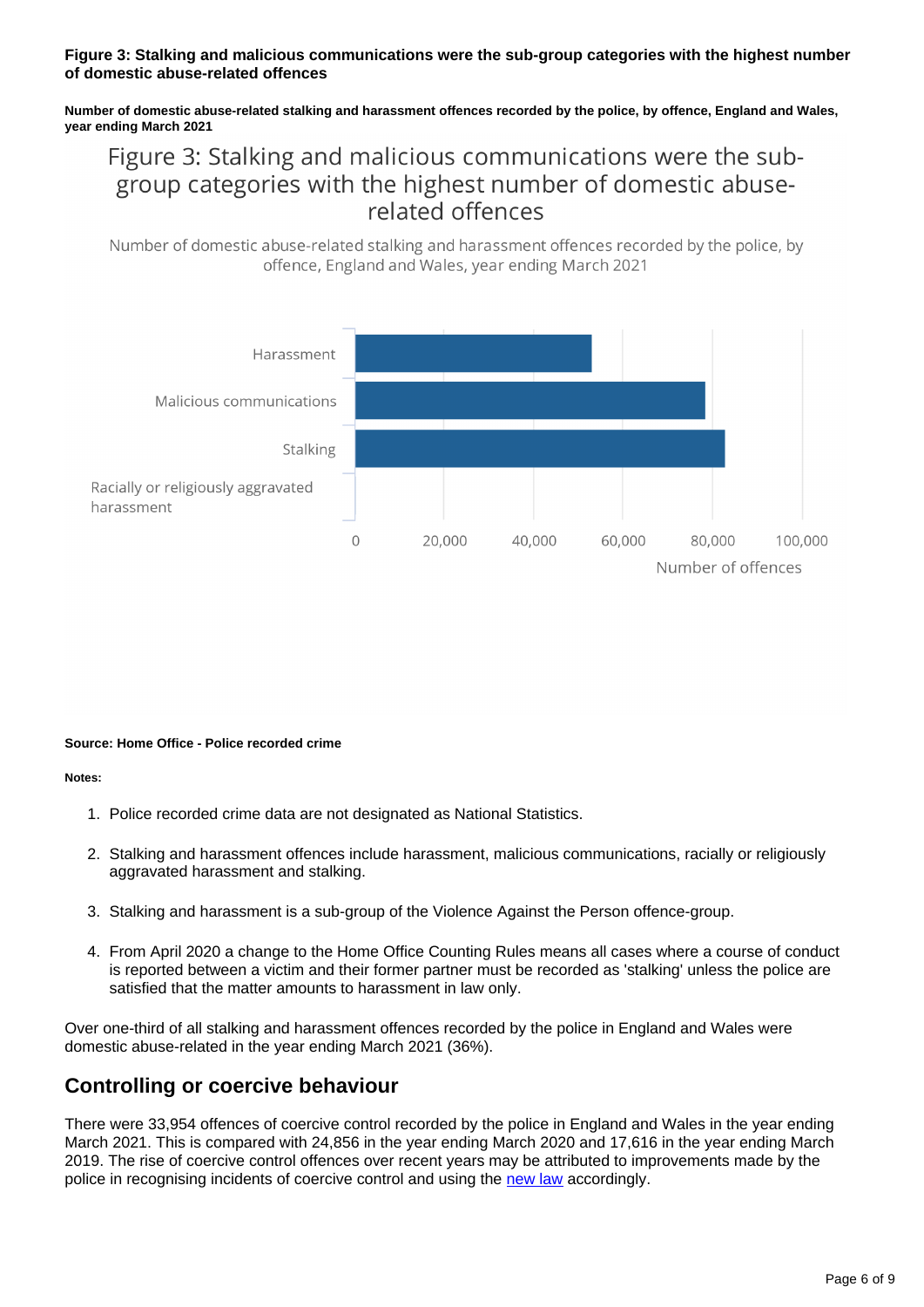### **Domestic homicide**

There were 362 domestic homicides recorded by the police in the three-year period between year ending March 2018 and year ending March 2020. This represents 19% of all homicides where the victim was aged 16 years and over during this period.

Of the 362 homicides, 214 (59%) were female victims who were killed by a partner or ex-partner. In contrast 33 (9%) were male victims who were killed by a partner or ex-partner. The remaining 115 (32%) were victims killed by a suspect in a family category.

#### **Notes for: Police recorded crime**

- 1. Domestic abuse-related incidents cover reports where, after initial investigation, the police have concluded that no notifiable crime was committed. Incidents of domestic abuse that result in a crime being recorded by the police are included in the data on domestic abuse-related crimes. The number of domestic abuserelated incidents and crimes gives a better picture of the demand that domestic abuse puts on the police.
- 2. There may be some cases where an incident is recorded and then a crime subsequently recorded in a different time period, for example, an incident recorded on 31 March, a crime recorded on 1 April.
- 3. An example of a domestic abuse-related incident that does not amount to a crime would be two family members having a loud argument, a third party calls the police, the police attend and calm the situation down, but no notifiable crime has taken place.

## <span id="page-6-0"></span>**6 . Domestic abuse in England and Wales data**

[Domestic abuse prevalence and victim characteristics](https://www.ons.gov.uk/peoplepopulationandcommunity/crimeandjustice/datasets/domesticabuseprevalenceandvictimcharacteristicsappendixtables) Dataset | Released 24 November 2021 Domestic abuse numbers, prevalence, types and victim characteristics, based upon police recorded crime.

#### [Domestic abuse in England and Wales – Data tool](https://www.ons.gov.uk/peoplepopulationandcommunity/crimeandjustice/datasets/domesticabuseinenglandandwalesdatatool)

Dataset | Released on 24 November 2021

An interactive Excel-based data tool for domestic abuse statistics. It allows users to explore data for their police force area in more detail and compare with other areas.

## <span id="page-6-1"></span>**7 . Glossary**

#### **Controlling or coercive behaviour**

Controlling behaviour is a range of acts designed to make a person subordinate and/or dependent by isolating them from sources of support, exploiting their resources and capacities for personal gain, depriving them of the means needed for independence, resistance and escape, and regulating their everyday behaviour. Coercive behaviour is a continuing act or a pattern of acts of assault, threats, humiliation and intimidation or other abuse that is used to harm, punish or frighten their victim.

#### **Domestic abuse**

Domestic abuse is not limited to physical violence and can include a range of abusive behaviours. It can also be experienced as repeated patterns of abusive behaviour to maintain power and control in a relationship. The [Domestic Abuse Act 2021](http://www.legislation.gov.uk/ukpga/2021/17/contents/enacted) defines domestic abuse as any incident or pattern of incidents between those aged 16 years or over who: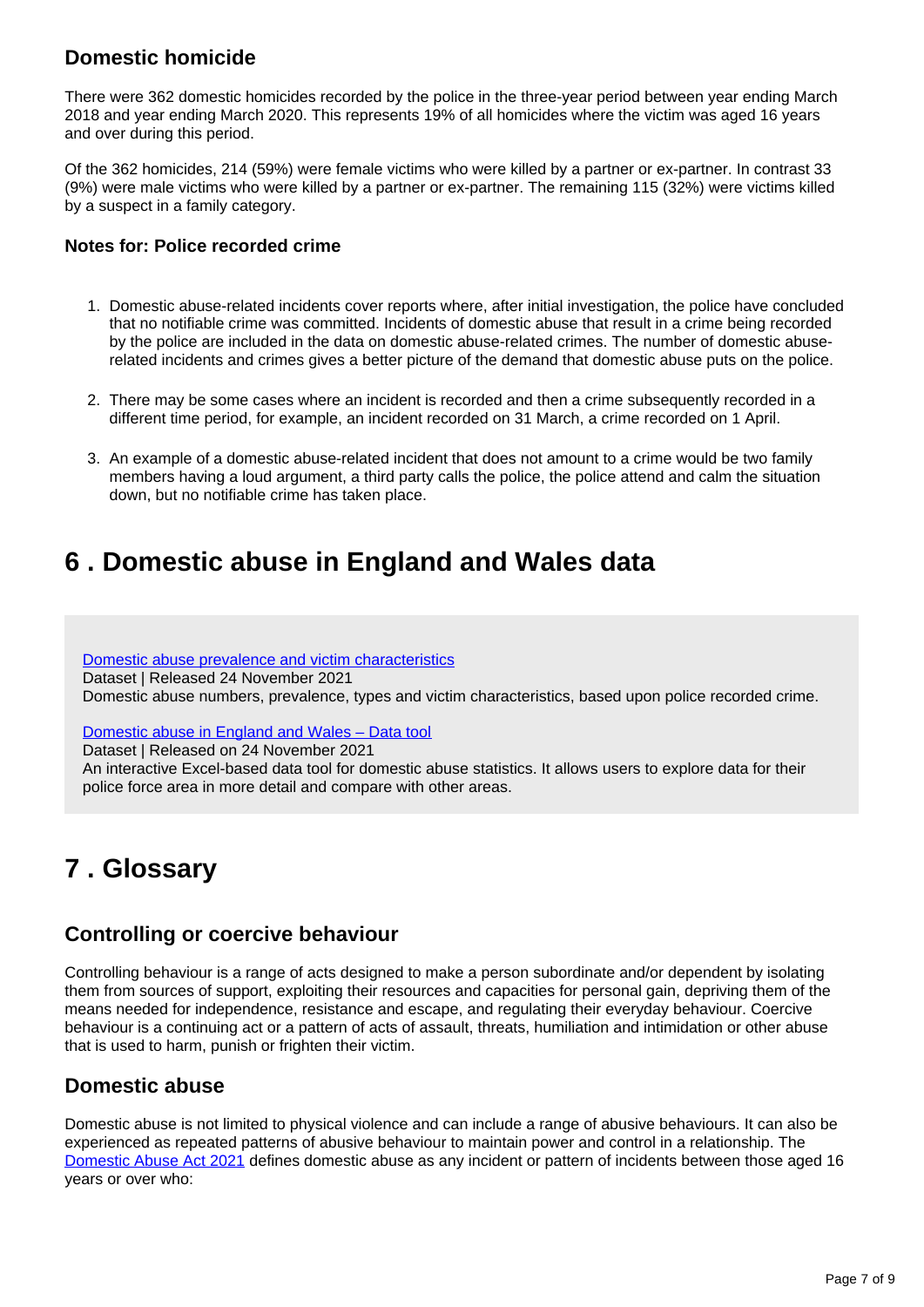- are a partner
- are an ex-partner
- are a relative
- have, or there has been a time when they each have had, a parental relationship in relation to the same child

The Domestic Abuse Act 2021 outlines the following behaviours as abuse:

- physical or sexual abuse
- violent or threatening behaviour
- controlling or coercive behaviour
- economic abuse
- psychological, emotional, or other abuse

The Domestic Abuse Act 2021 recognises children under the age of 18 years who see, or hear, or experience the effects of the abuse, as a victim of domestic abuse if they are related or have a parental relationship to the adult victim or perpetrator of the abuse.

### **Domestic abuse-related crimes**

Incidents of domestic abuse that resulted in a crime being recorded by the police and are included in police recorded crime.

#### **Domestic abuse-related incidents**

Incidents of domestic abuse that were reported to the police, but following investigation, do not amount to a crime or offence according to the National Crime Recording Standards. These can be added to domestic abuse-related crimes to create a total picture of the demand that domestic abuse puts on the police.

### **Domestic homicide**

An offence of murder, manslaughter, or infanticide where the relationship between a victim aged 16 years and over and the perpetrator falls into one of the following categories: spouse, common-law spouse, cohabiting partner, boyfriend or girlfriend, ex-spouse, ex-cohabiting partner or ex-boyfriend or girlfriend, adulterous relationship, son or daughter (including step and adopted relationships), parent (including step and adopted relationships), brother or sister, other relatives.

### **Stalking**

Defined in the CSEW as two or more incidents (causing distress, fear or alarm) of receiving obscene or threatening unwanted letters, emails, text messages or phone calls, having had obscene or threatening information about them placed on the internet, waiting or loitering around home or workplace, or following or watching.

## <span id="page-7-0"></span>**8 . Data sources and quality**

Further quality and methodology information can be found in the [Domestic abuse in England and Wales overview](https://www.ons.gov.uk/peoplepopulationandcommunity/crimeandjustice/bulletins/domesticabuseinenglandandwalesoverview/november2021).